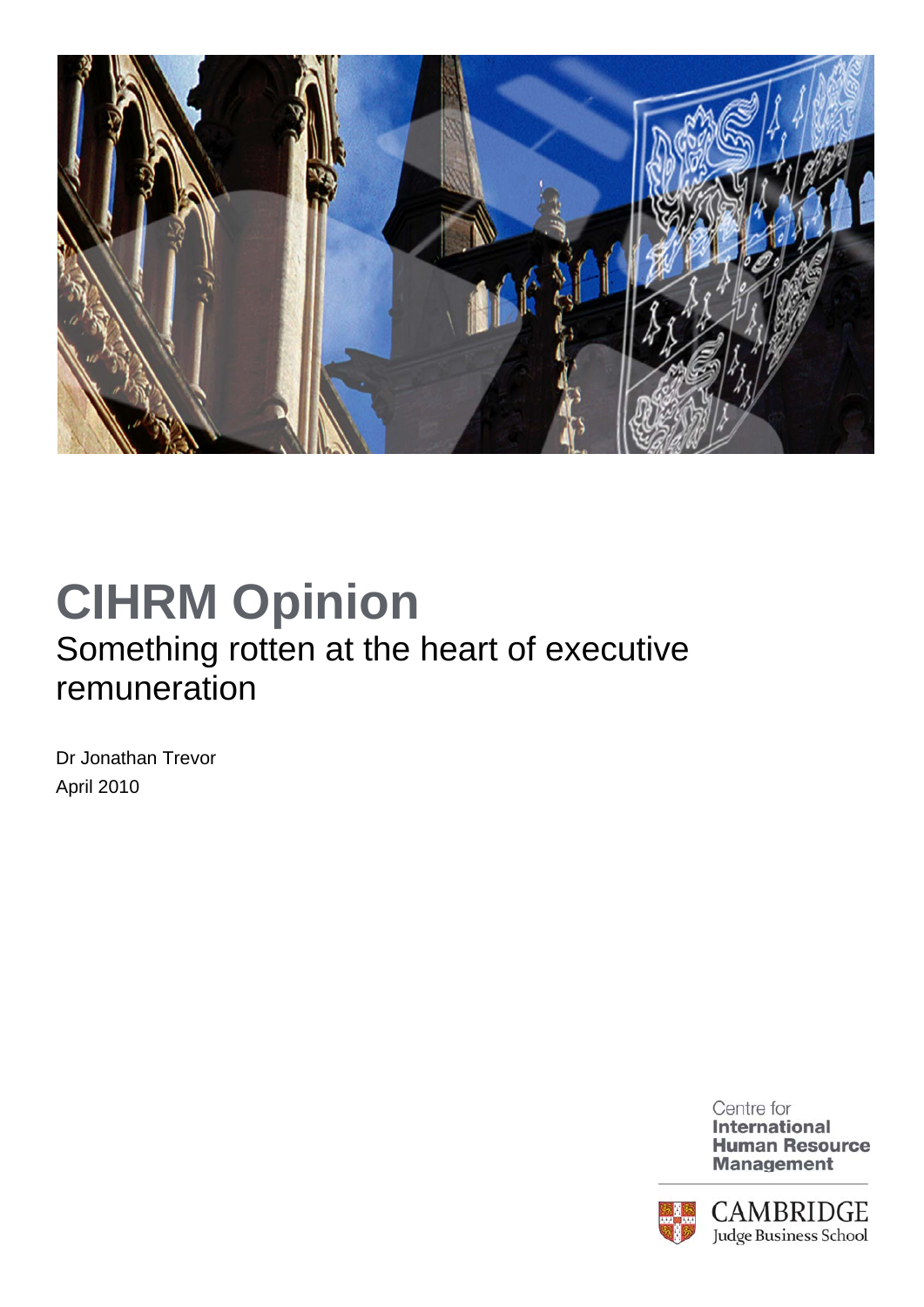It has been over three decades since Michael Jensen and William Meckling published in the *Journal of Financial Economics* one of the most widely cited research papers in economics and management (1). They presented to the business world a problem and proffered a solution based upon evidence. Witness the birth of executive remuneration as we know it today. The problem they identified, referred to as the principal – agent problem, is that executives' (agents) interests are different from those of owners (principals). In the modern corporation, where the owners of the firm are removed from day to day managerial control (i.e. a separation between ownership and control), this is clearly a problem of the highest order. How best to ensure that executives are acting in the best interests of shareholders? The corporation is not viable if they are not.

Control through contracts is one option – wielding the stick in effect. However, monitoring and enforcing contracts is costly and requires a co-ordinated response from shareholders when no such appetite or mechanism may exist. Moreover, how can one possibly capture the full range of contingencies of task that we demand of our executives in our modern complex organisations (particularly when executives know far more about the organisation than owners, and information is power let us not forget)? You can't reasonably, and any such contract would most likely fail anyway. The second option is to use incentives – offering a carrot for good behaviour. Incentives are, Jensen and Meckling's research suggested, the most efficient means of overcoming the principal – agent problem by aligning executives' interests with those of shareholders and, in doing so, ensuring that the integrity of the capitalist system is maintained, no matter the size, complexity or relative information asymmetry between executive and shareholders.

Thus the stage was set for an explosion in levels of executive remuneration as a result of the use of financial incentives to engage our most important employees to deliver productive outcomes for shareholders. Short and long term incentives, especially the latter, are vital to the interests of both shareholders and executives (and everybody else by extension, including government and the public), and their governance a key organisational priority. Fast forward two decades, Michael Jensen issued recently a *mea culpa* by acknowledging that high levels of pay associated with contemporary executive compensation practice are not driven by performance and reflect a 'profound loss of morality' (2). Indeed, we have witnessed increasingly over the past two decades a growing dissatisfaction from all quarters with the state of executive remuneration, with the growing disparity between average executive pay and average employee pay, with payment for failure and perceived cronyism between fat cats. In addition, it is far from clear that executives are performing better than they did thirty years ago.

The issues run deeper than a debate about contracts and incentives. There is something rotten at the heart of our social contract with our most important employees, of which the all too apparent dysfunctions of executive remuneration are merely symptomatic. Ayn Rand in her landmark novel, *The Fountainhead*, introduced the notion of *objectivism*, the premise of which is that self-interest is the engine of progress(3). Under objectivism, it is morally incumbent upon individuals to maximise their pursuit of happiness through rational self-interest; that respect for the individual, and individuals' rights, should be the governing principle of social organisation; and by extension, that the economic system of laissez faire capitalism should be governed by the invisible hand of market forces and not the visible hand of regulation or government intervention.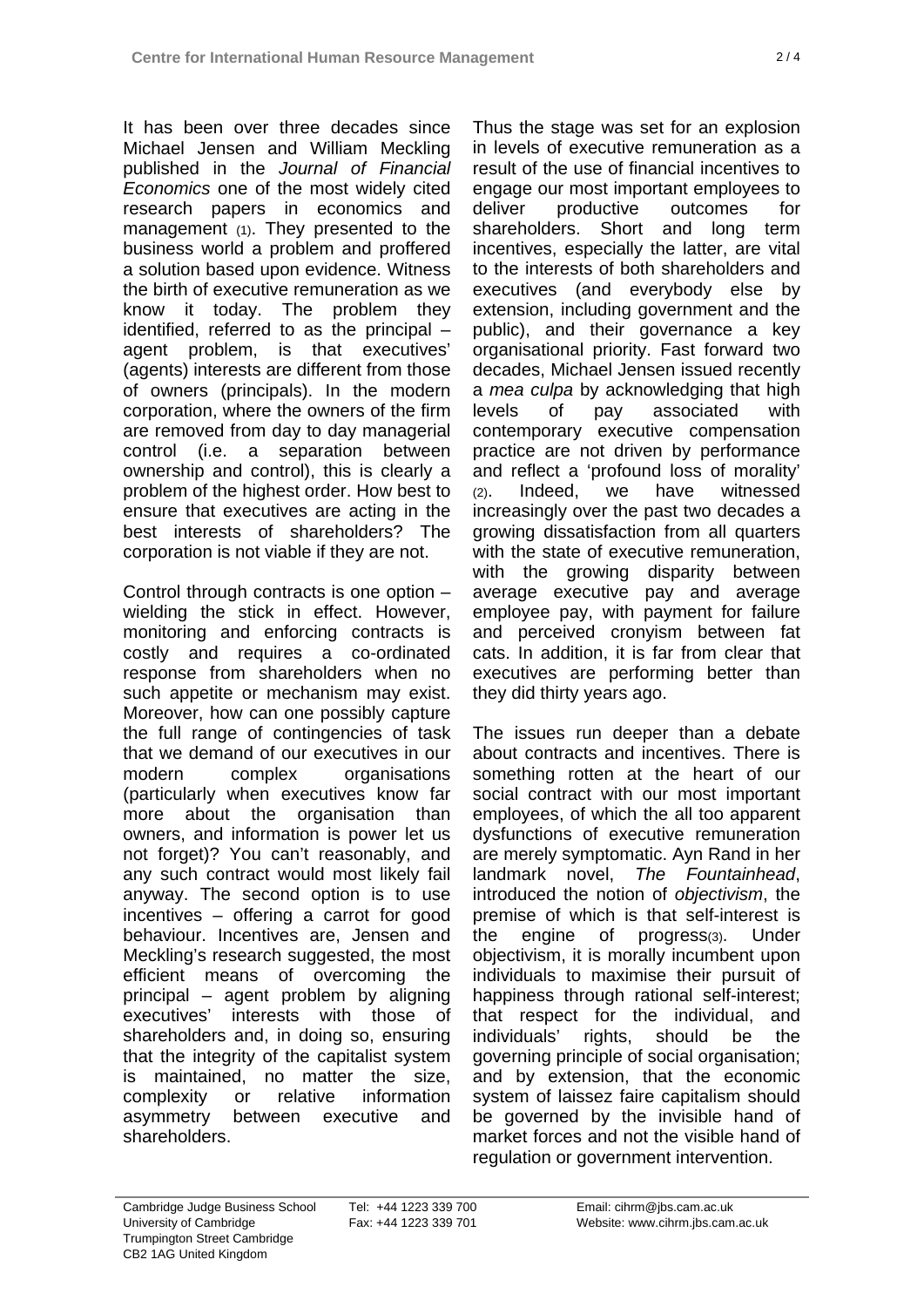The principles of objectivism are, I believe, now a common place feature of executive remuneration and perhaps the organisation of society more widely (4). Individualism reigns supreme in our organisations and success is defined by the degree to which we, as individuals, are able to serve best our self-interested needs and desires. Perhaps inevitably, in our consumer culture, the bottom line of objectivism is maximising our potential to acquire the material benefits of success. The emphasis on maximising the material self-interest of individuals, whether it be in the boardroom of elsewhere, requires that we, as individuals, compete in a tournament each and every day in which, inevitably, one is either a winner or a loser (there is only such much pie to go around after all). The outcome of the tournament, where one stands relative to others, is the only thing that matters. Thus, we have come to depend upon the sorting effect of the tournament to determine the distribution of income between individuals, a supposedly objective process that is often iniquitous and might otherwise be better performed through social means within the community – indeed, as was the case in the past.

The tyranny of the tournament is all around us. In relation to executive remuneration, it means that executives across firms within, say, the FTSE 100, are engaged perennially in a remuneration tournament. Ironically, transparency of remuneration in the interests of governance encourages parity of pay increase between peer executives because disparity is manifest in black and white. A salary increase for one executive will likely lead to a ratchet effect for peers across all firms eventually. Such is the primacy of the cult of the leader within society currently (and it is very much 'the leader', and not leadership), that we must and do comply in order to retain their talent. The invisible hand does not result in an efficient distribution of income. For a variety of reasons, it is forcing inflation in pay

across the board quite divorced from value – either value created or value destroyed. Thus, the relationship with value, what it means and why it is important – not least how we promote sustainable value creation *and* protect what value we have, has been subjugated to the tournament. We have taken the easy path. We, as a collective of individuals, have outsourced our judgment to an abstract process and we are living with the consequences economically and socially.

How do we redraw the social contract within our organisations and between stakeholders? Can we redefine success to reflect something more than merely the outcome of a tournament between individuals and between firms (what is Total Shareholder Return as a measure if not that after all)? Can we engage in coordinated collective action and ensure alignment of collective interest between all stakeholders (organisations, shareholders, government and the public) through means other than an appeal to financial self-interest? Will duty and stewardship come to matter more than self-interest and material gain? Can we impose this change on ourselves voluntarily, or will it require an exogenous event to force us to change – to do more than merely question the status quo, but to enact real change that represents an improvement to current practice?

Forgive me, but I fear that we, societally, cannot. Individualism, self-interest and the invisible hand still reign supreme despite the crisis of confidence caused by the very real pain of the very real recent financial crisis. I believe it is only through the visible hand of government intervention, in the form of regulation *and*  education, that we might move forward for the betterment of all. So, Mr Cameron or Mr Brown, now that May  $6<sup>th</sup>$  has been declared the date, what are you going to do come May  $7<sup>th</sup>$ ?

(1) Jensen, M & Meckling, W (1976), 'Theory of the firm: managerial behaviour, agency costs